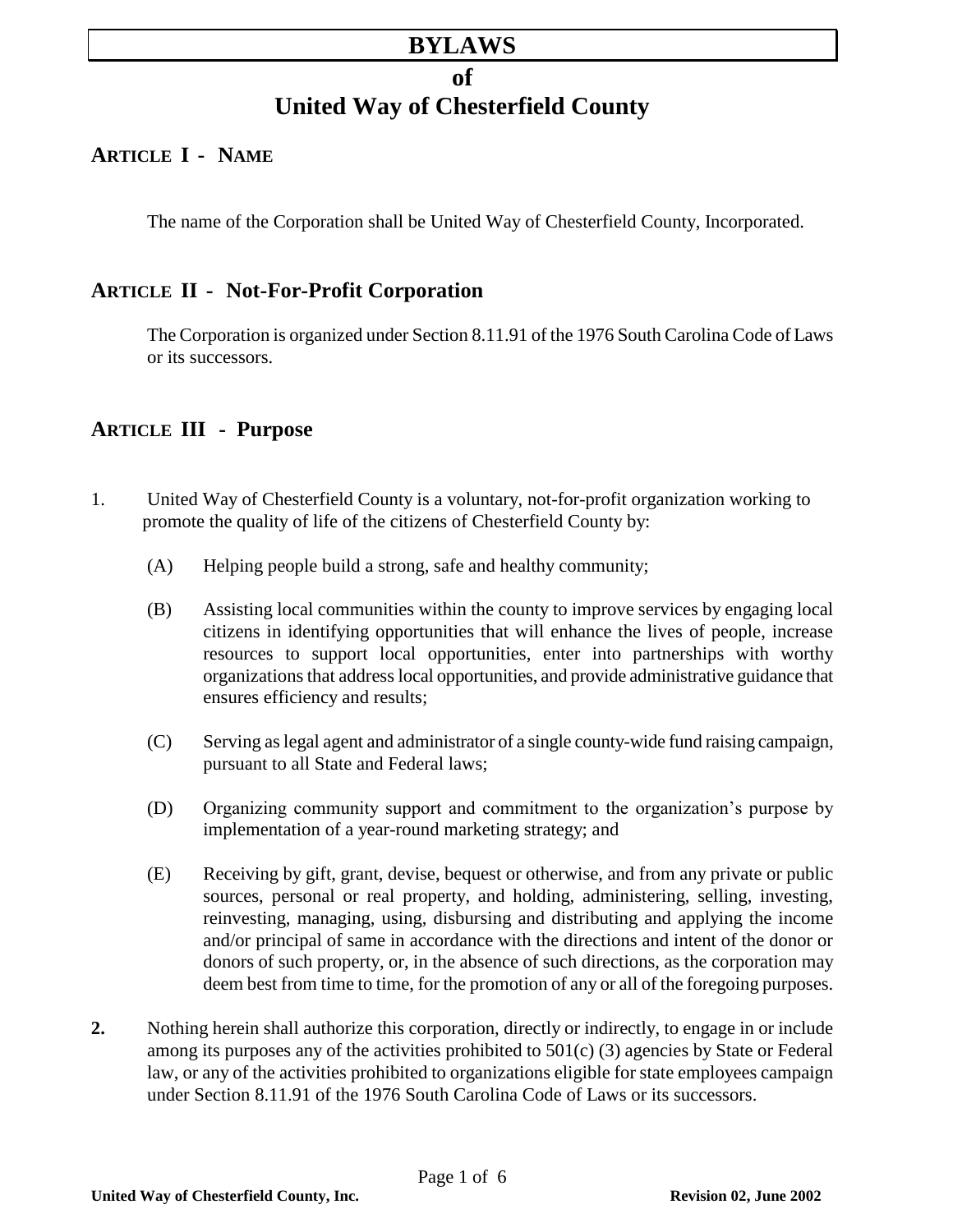**3.** No part of the activities of this corporation shall be for carrying on propaganda or otherwise attempting to influence legislation. None of the activities of this corporation shall consist of participating or intervening in any political campaign on behalf of any candidate for public office.

### **ARTICLE IV** - Duration

The period during which this corporation is to continue is perpetual.

# **ARTICLE V - ADDRESS**

The area to be served by this corporation shall be Chesterfield County excluding areas of the county that are served by other United Way organizations. The office shall be in the city of Chesterfield, South Carolina, or at such other location(s) as may be designated by the Board of Directors.

### **ARTICLE VI - Board of Directors**

- **1.** The affairs of this corporation shall be under the control of a Board of Directors normally consisting of at least twelve (12) members. The number of Directors may vary based on the needs of the organization. The Directors shall be chosen based on the business needs of the organization and where practical, shall reasonably represent the entire county (as served by the organization). All Board members shall be volunteers and shall not be paid personnel of this Corporation or of any organization receiving financial support from this corporation. All Board members shall be of legal age and residents of Chesterfield County.
- **2.** The members shall elect the directors for staggered overlapping three-year term, except in cases where a director is elected to complete an unexpired term. No person may serve more than two consecutive three-year terms, unless approved by the majority of the sitting board. No individual shall hold the position of Chairman of the Board for more than two consecutive years. Board members will normally be elected at the annual meeting in August, or as vacancies arise, with nominations coming from the remaining Board.

### **ARTICLE VII - Meetings, Notices, Quorum**

**1.** The annual meeting of the Board of Directors of this corporation shall be held in the month of August at such place and on such day and hour as the Board may determine.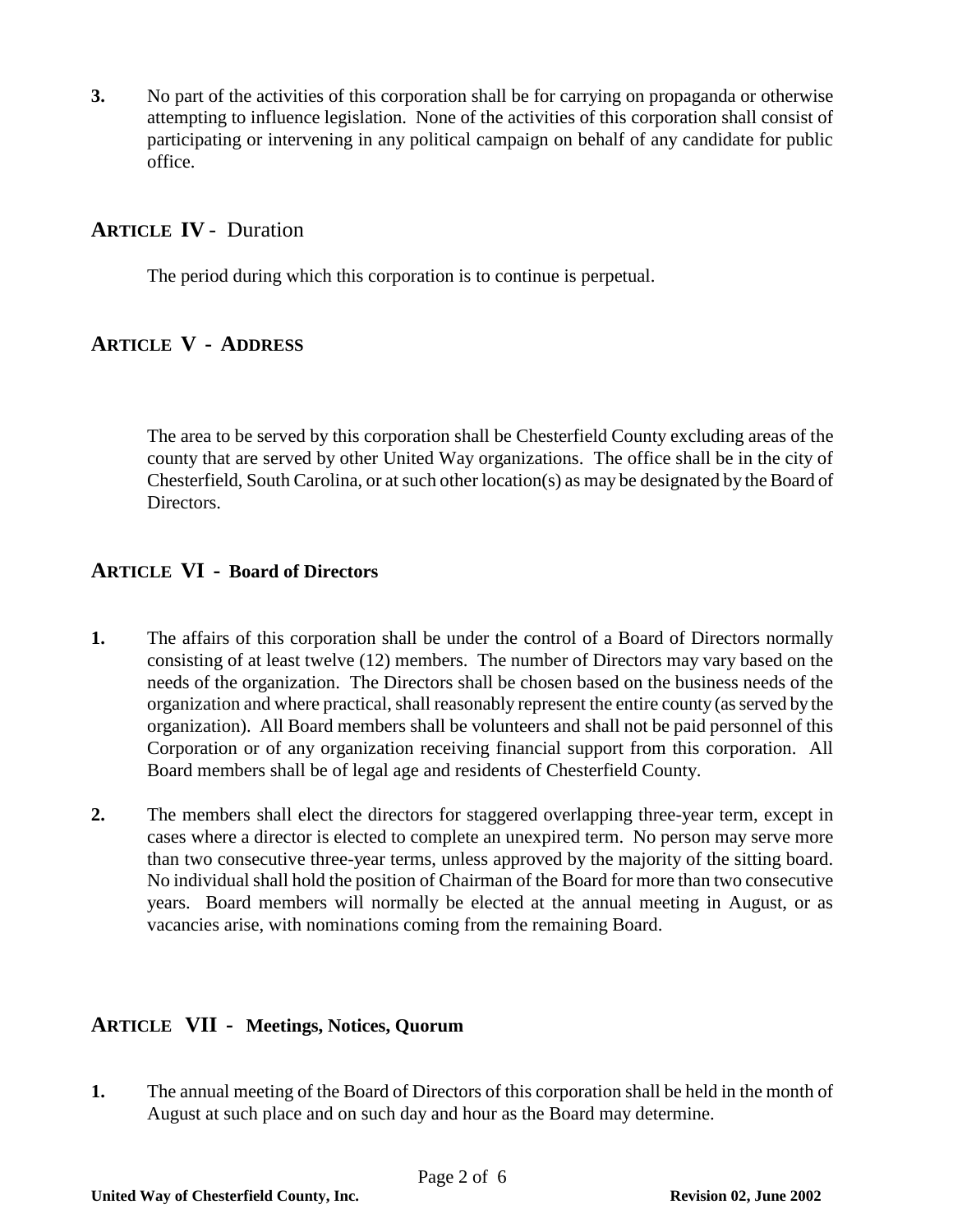- **2.** Special meetings of the Board of Directors of this corporation for any purpose or purposes shall be held as needed, and shall be called by the Chairperson and/or Vice-Chairperson upon the verbal or written request of at least two other members of the Board. Such a request shall state the purpose or purposes of the proposed meeting. Business transacted at all special meetings shall be confined to the subjects stated in the call and matters germane thereto. Written minutes shall be kept for all meetings of the Board where business of the Corporation is transacted.
- **3.** Notice of the annual and regular meetings of the Board of Directors of this Corporation shall normally require that an agenda be mailed to Board members no fewer than seven (7) days prior to the scheduled date. Notice for the annual meeting shall also be published in the newspaper or through the use of other public media that provides reasonable coverage to the service area of the Corporation. It is further required that Board members be notified of special meetings either by telephone or by mail, not fewer than twenty-four (24) hours prior to the scheduled event.
- **4.** The presence in person or by proxy of not fewer than six (6) Board members is requisite and shall constitute a quorum at all meetings of the Board of Directors for the election of directors or for the transaction of other business, except as otherwise provided by law or these bylaws. Any action by a majority of members where a quorum is present shall be the action of the membership of this Corporation.
- **5.** In case of a vacancy on the Board of Directors of the corporation, whether caused by failure to elect, death, resignation, or otherwise, such vacancy may be filled by vote of the Board at any regular or special meeting. Such directors so elected to fill vacancies shall complete the balance of the term until the next annual meeting or until their successors are elected.

If a vacancy in the office of director is not filled within six months after it occurs, or, if by reason of the absence, illness, or other inability of one or more of the remaining directors, a quorum of the Board of Directors cannot be obtained, a majority of the remaining directors may appoint a member to fill such vacancy. A certificate of such appointment signed by a majority of directors will be filed in the office of the clerk of the city in which the principal office is located. This action shall constitute such person a director of the Corporation until the next annual election of directors. Removal of directors from the board will require a two-thirds majority vote of the full Board.

**6.** Board members shall not be paid personnel of this Corporation. Board members can be members of organizations receiving funding but shall not be allowed to vote on issues regarding the funding of these agencies. The paid individual acting in the capacity of Executive Director or Executive Secretary may sit on the Board, but may not participate in voting or in Board decision making. Board members shall not undertake the transacting of business with the Corporation for profit or gain, but in the event that such a transaction takes place, that Board member shall be forbidden from voting on any matter that involves any aforementioned commercial dealings with this Corporation.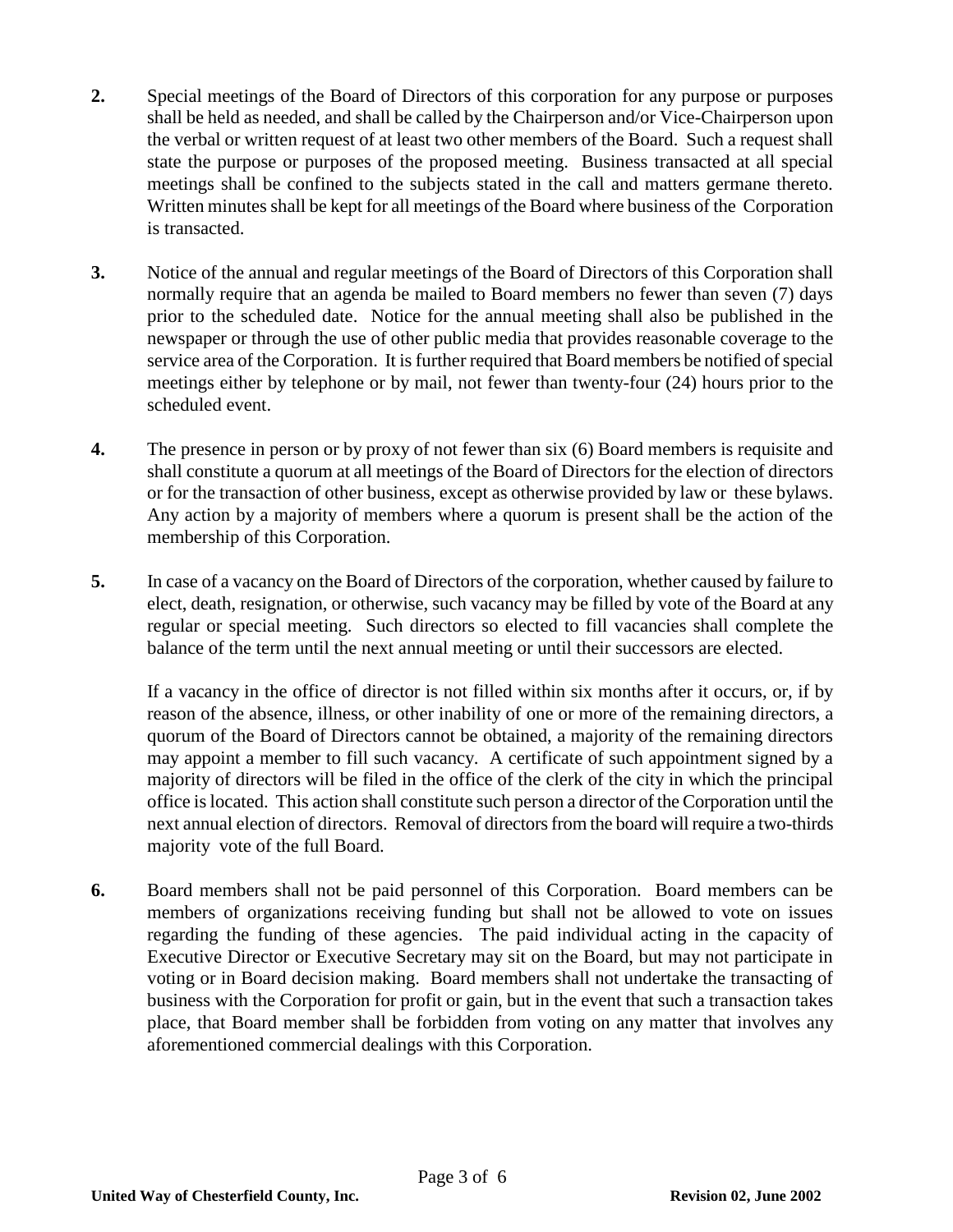### **ARTICLE VIII - Meetings of the Board**

Regular meetings of the Board of Directors of this Corporation shall be held at least once each calendar quarter at such place and on such day and hour as the Board may determine.

#### **ARTICLE IX - Duties and Responsibilities of the Board**

The Board of Directors shall:

- **1.** Adopt such policies and procedures for the operation of this Corporation consistent with the bylaws and are designed to carry out the objectives and purposes of this Corporation.
- **2.** Be an active participant in the fund raising activities of the organization
- **3.** Make personal financial contributions to the fund raising campaign
- **4.** Establish credible means to determine the distribution of funds collected
- **5.** Hold, sell, assign, transfer, lease, mortgage and otherwise deal with real and personal property now or thereafter owned or held by this corporation. Ensure expenditures and financial agreements which are deemed necessary to or desirable in the conduct of affairs of the Corporation are in the best interest of the community**.**
- **6.** Ensure that an annual review or audit (as applicable) of the finances of the organization is conducted by an independent certified public accountant.
- **7.** Employ such persons as it may deem necessary for the successful prosecution of the objects of this organization. In addition to the powers these bylaws expressly confer upon it, the Board of Directors of this Corporation may exercise such powers and perform such lawful acts and things that are not required by statute or by these bylaws to be exercised by the members or officers.
- **8.** Submit at least once a year, a report of activities, including a financial report, at an annual meeting.

# **ARTICLE X - Officers**

**1.** The officers of this Corporation who shall be elected by the Board of Directors will be Chair, Vice-Chair, Secretary, and Treasurer (or Secretary/Treasurer as one), all of whom shall be members of the Board of Directors. All officers shall hold offices for a period typically of one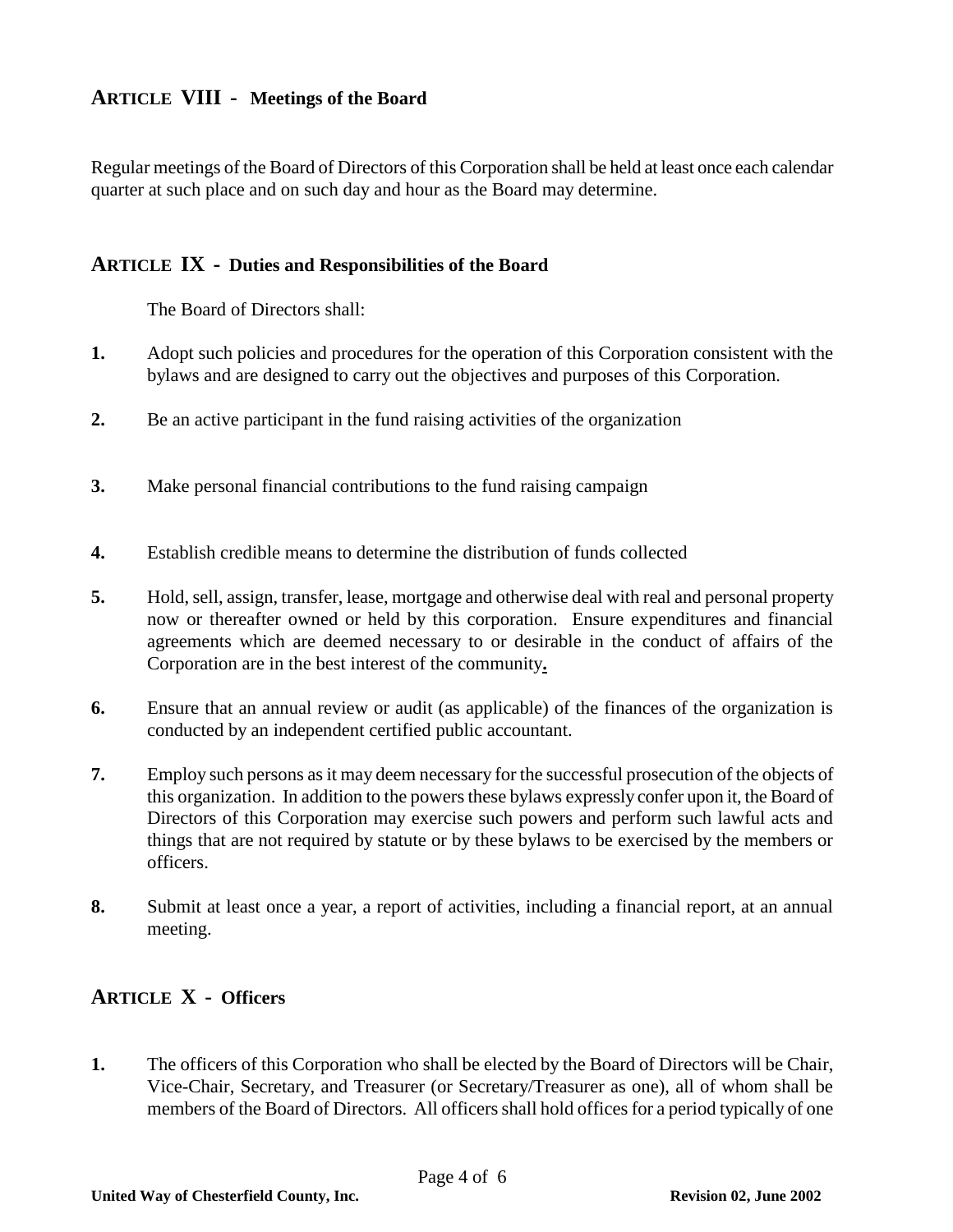year but not to exceed two consecutive years until their successors are elected and qualify. The same Board Member can hold both the offices of Secretary and Treasurer.

- **2.** The Board, at its discretion, will have the power and authority to establish additional officers as needs arise.
- **3.** The election of officers for this Corporation's Board of Directors will take place at the annual meeting.
- **4.** The **Chairperson**, or his/her designee, shall preside at all meetings of the Board and shall perform the duties routinely assigned to a presiding officer.
- **5.** The **Vice-Chairperson** shall normally assume the duties of the Chairperson in his/her absence.
- **6.** The **Secretary** shall be responsible for the minutes of all Board of Directors meetings and other meetings of members. The Secretary is ultimately responsible for the recording of all votes and the minutes of all proceedings in a book kept for that purpose; and he/she shall also perform like duties for any committee of members. The Secretary shall be given notice of all meetings of the Board of Directors when notice is required by the bylaws and, if required by resolution at any meeting, shall give notice of meetings of committees of members or of the Board of Directors. The Secretary shall have custody of the original copy of the bylaws and all amendments thereof.
- **7.** The **Treasurer** shall be accountable for all funds and securities of the Corporation; he/she shall keep full and accurate accounts of receipts and disbursements in books belonging to the Corporation; shall also deposit all monies and other valuable effects in the name and to the credit of the corporation in such depositories as may be designated by the Board of Directors. He/she shall disburse the funds of the corporation as may be ordered by the Board of Directors, taking proper vouchers for such disbursements; he/she shall also render to the Board of Directors at the regular meetings of the Board, or whenever they might require it, an account of all transactions and of the financial condition of the corporation.

The officers of the Corporation are jointly responsible for ensuring that standard accounting practices are used and that all financial activities of the Corporation are conducted in accordance with state and federal laws. Members of the board shall be routinely briefed on the financial status of the Corporation. This briefing will normally occur at monthly or quarterly board meetings.

# **ARTICLE XI - Committees**

The Chairperson will appoint a Nominating Committee not later than May of each year. This committee shall nominate persons to serve as officers and shall report these to the Board of Directors prior to the August meeting. The Board of Directors will establish other committees as needed.